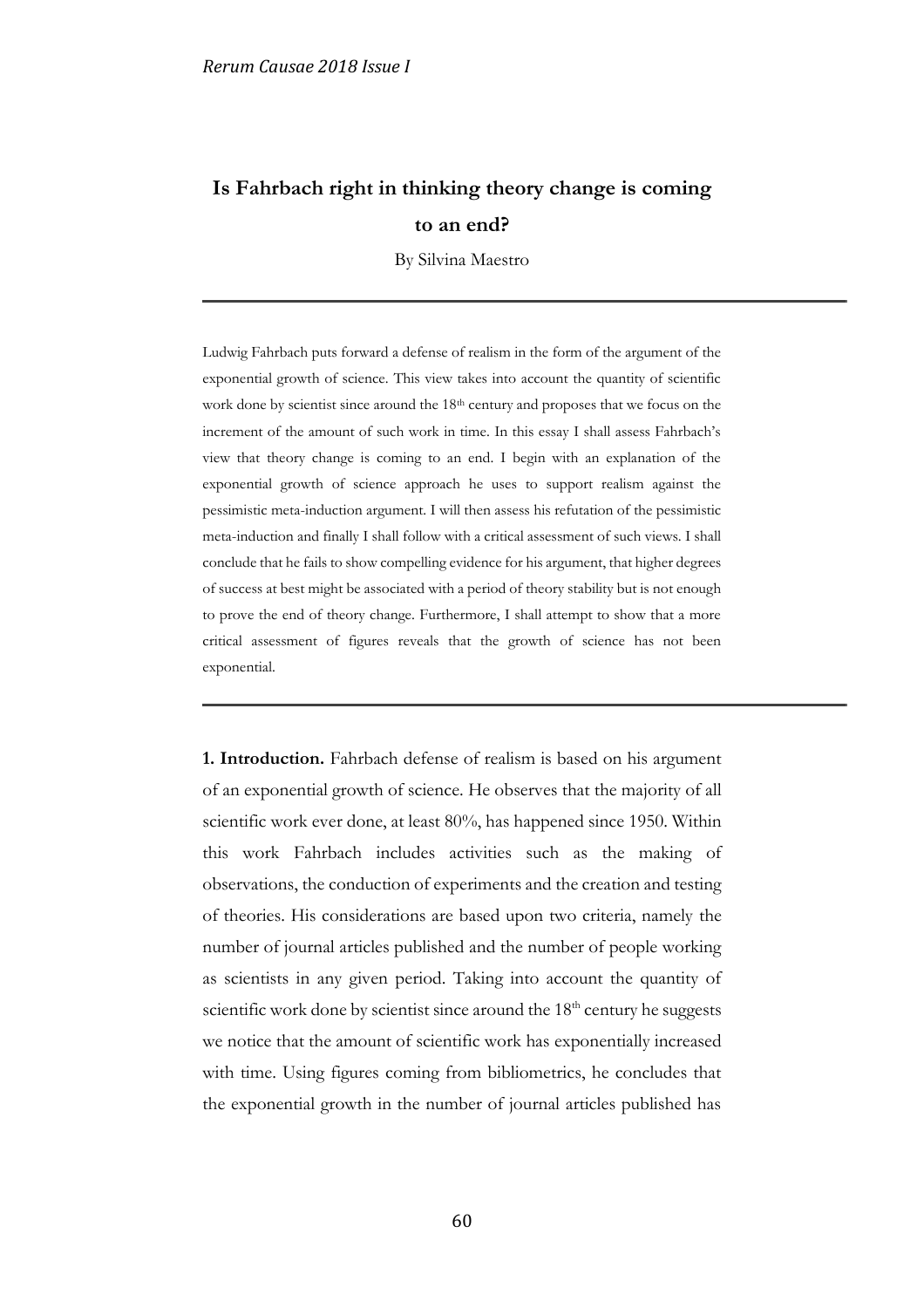resulted in a doubling of the rate of publishing to 15-20 for the last 300 years. He does, however, concede that this exponential curve does not align itself with all scientific disciplines but believes that it has certainly done so for some.

In regard to his second criterion, the amount of scientists, he cites Derek de Solla Price when he claimed in 1963 that said amount had doubled every 15 years in the last 300 years and that 90% of scientists that ever lived where alive at that time (de Solla Price 1963, p. 141)**.** Fahrbach wonders if that statement is still correct. After considering a slow down in the number of scientists in Europe and America in the 1970's, but also considering the results of an increase in rate in Asia and the number of research doctorates twice doubling in the US from the 1960's to the 2000's he concludes that de Solla Price's claim must also be correct for today. With this in mind, he claims that such a strong increment in both scientists and scientific activities means that the last 15-20 years has seen half of all the scientific work ever done, with three quarters of all such work being done in the last 30-40 years. He will use these doubling rates as the basis for his view of theory change coming to an end and his refutation of the pessimistic meta-induction argument.

**2. The pessimistic meta-induction refutation.** Before Putnam and Laudan, Henri Poincaré might be seen as laying the groundwork for the pessimistic induction argument when he talks about science and its ruins piled upon ruins (Poincaré 1905/1952, p. 160). In support of antirealism, the pessimistic meta-induction argument appeals to the history of science and the fact that we find many of the successful theories of the past superseded by new ones. The inductive inference to approximate truth that realists attach to empirically successful theories is undermined by the anti-realists who invite us to accept our current successful theories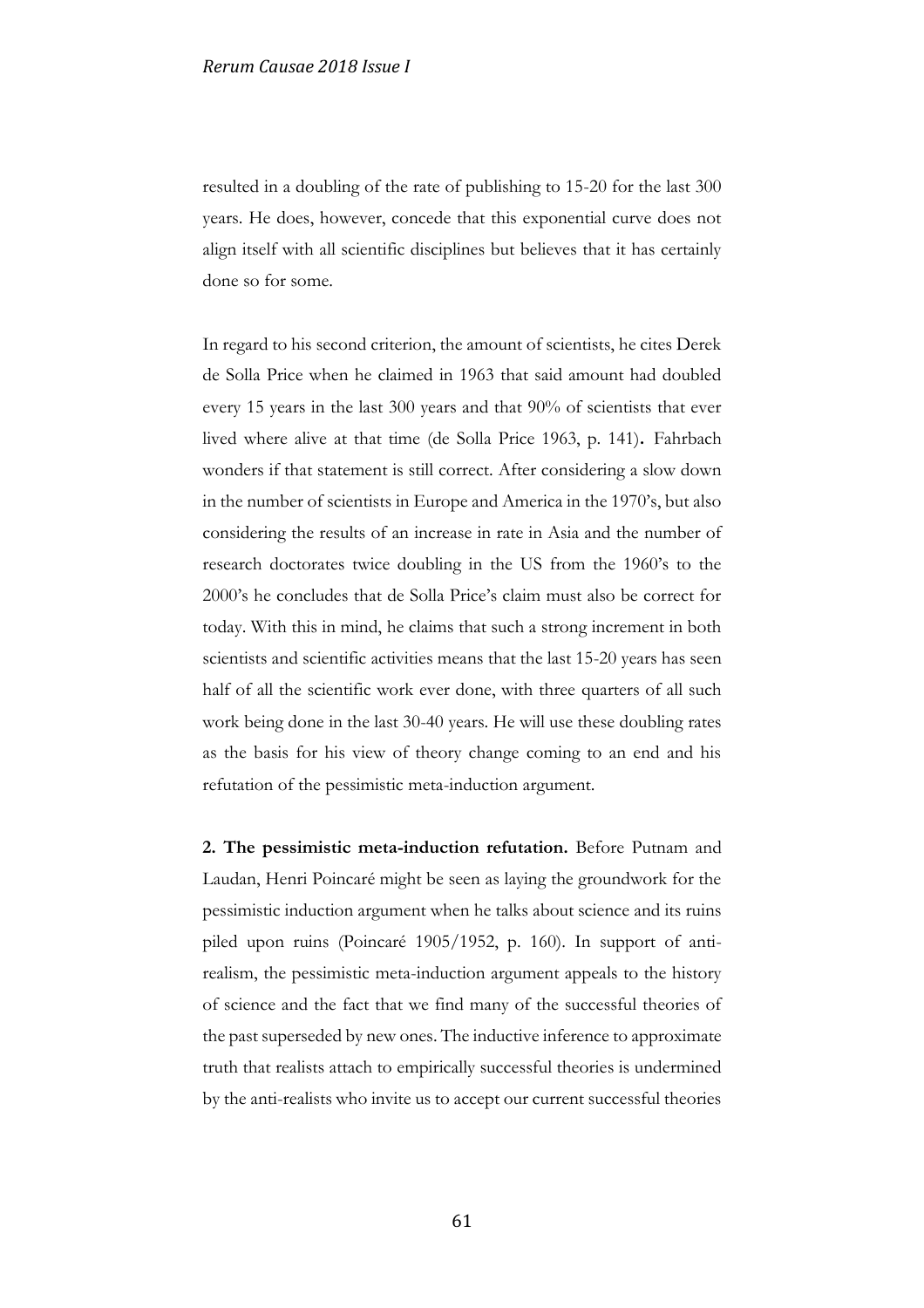as candidates for the same destiny of those refuted in the past. Thus, the anti-realists will advise to either disbelieve or remain agnostic about current theories, lest they be proven false in the future.

Those supporting the pessimistic meta-induction, Fahrbach claims, are not considering the exponential growth of science. To further his point he introduces a graded notion of success of theories, according to which our current successful theories benefit from a much higher degree of success than those that having enjoyed success in the past were ultimately refuted. Using this graded notion of success, he attempts to show that by correctly modifying the realist view, it must not be in discordance with the history of science (Fahrbach 2011a, p. 1285).

The increase in scientific work, he claims, has lead to an increase in the opportunities for our current theories to be refuted. For him this has not been the case and suggests that a period of theory stability has arrived. The exponential growth of computer and manpower resulted in a steady improvement in the amount and precision of data. At the same time the production of better methods and instruments has resulted in better observations. Thus, the degrees of success of the theories have greatly increased, compared to those refuted in the past when scientist did not have such amount and precision of resources available. Predictions from the past, Fahrbach claims, were comparatively fewer and less precise.

By increasing the degrees of success of our theories he brings them closer to approximate truth and by doing so he creates a form of modified realism (Fahrbach, 2011a, p. 1291) reconcilable with the history of science and saved - or so he thinks - from the perils of the pessimistic meta-induction

**3. Critical assessment.** It cannot be denied that since the first editions of the Philosophical Transactions of the Royal Society or the Journal des sçavans the number of scientific publications has increased. However,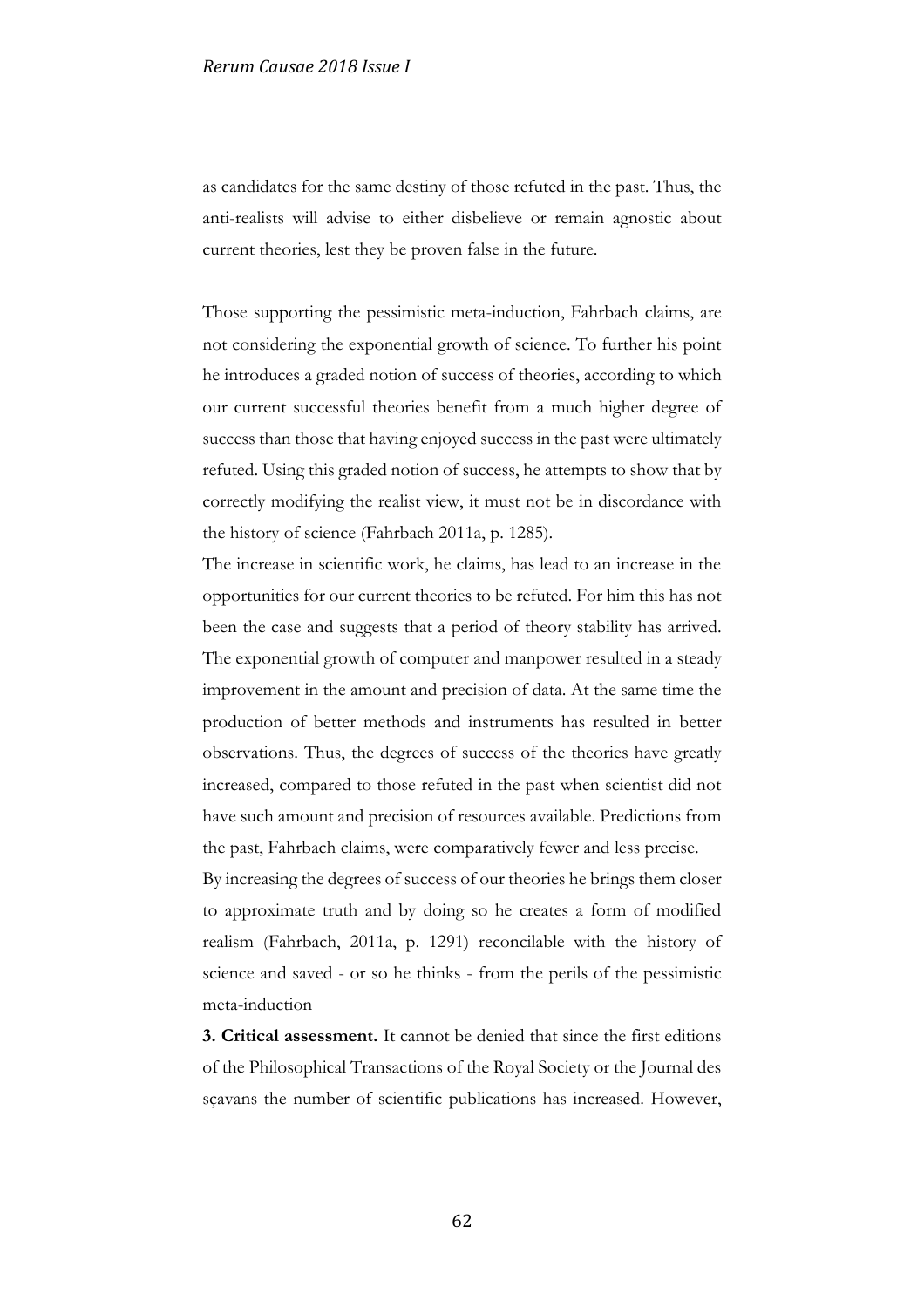could this observation be enough to substantiate an argument such as that of Fahrbach? That most scientific activity has taken place in the last 60 years and that in said period most of our best theories have remained unchallenged is not sufficient an argument to justify a claim such as the end of theory change. Fahrbach's resourceful proposition only manages to illuminate the way towards higher degrees of success, an insufficient path to arrive at the justification of the end of theory change - his desired destination. Such higher degrees of theory success at best show a slow down in the process of theory refutation or a period of theory stability. Considering the time frames we are given to compare, theories only seem to enjoy a longer-lasting shelf life. This phase of stability is what people like John M. Ziman call the steady-state dynamics of modern science; a phenomenon, he says, followed the exponential growth Fahrbach refers to. Ziman points out that if the exponential growth of science were not to recede at some stage

it wouldn't be long before every man, woman and child would be engaged in research and writing scientific papers (Ziman, 1994 p. 10).

In this period of stability, namely since the 1960's, some claim the age of cited material has risen, with scientist referencing material with a longer life cycle - an increasingly old body of literature. For Larivière et al, bibliometric data from macro-level patterns of usage of scientific literature over the last 100 years show that the exponential growth started to level off at the end of the 1970's; the advent of both world wars and the consequent decrease in publishing resulted in an increase in periods where scientists had to rely in older literature. Interestingly he points out that, for subfields such as nuclear and particle physics and astronomy, after the creation of e-print servers like arXiv the trend shows an increase in new material being cited. Fahrbach leaves physics outside of his considerations, as it appears to him to need special treatment. All things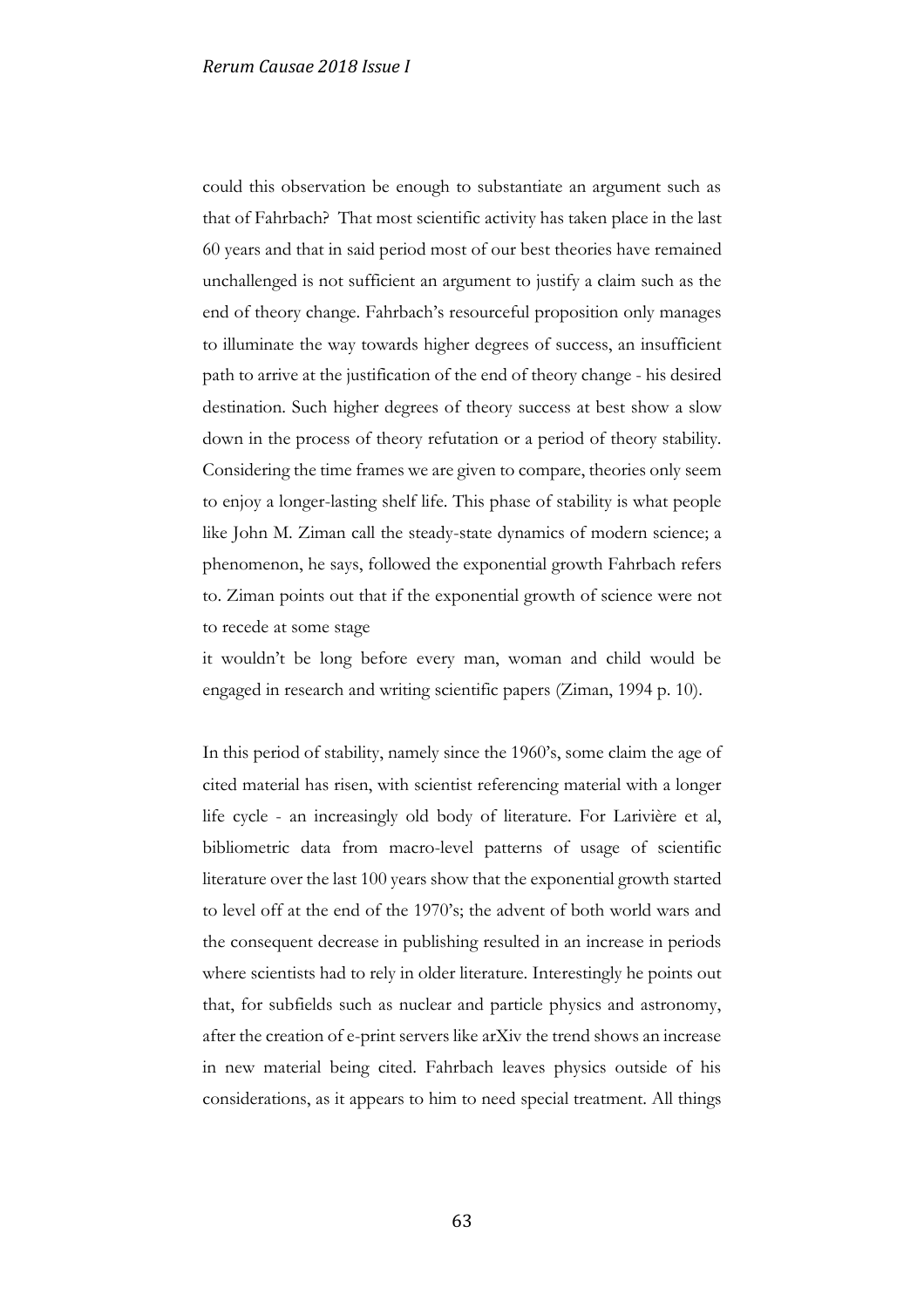considered, this increase in use of new material, Larivière claims, only averages to a period of kuhnian normal science*,* even with some countries like China still enjoying an exponential growth rate, the majority of countries display low rate growth or stagnation (Larivière et al, 2008, p.291). The increase in quantity and precision in observations that Fahrbach talks about can thus be seen to be counteracted.

A more critical assessment of the figures might show that the growth of science in the  $20<sup>th</sup>$  century was neither exponential nor constant. Mabe and Amin describe a split in three phases with the first (1900–1944) and the last (1978–1996) having identical slower rates, for them showing a tendency of the scientific activity - not unlike organisms - towards equilibrium (Mabe and Amin 2001, p. 157).

They perform a filtration of the data found in the Ulrich's International Periodicals Directory, Summer 2001 Edition, based on a number of criteria, namely that the journals must be a serial publication, classified as academic/scholarly, that the journal is still publishing at present and hence classified as active and most importantly that they are refereed as stipulated by the Ulrich's classification scheme – a scheme recently amended and allowing for more realistic calculations. Once this filtrations has been done the number of journals amounts to 14,694 for 2001. This figure is markedly different from the previous estimations performed by de Solla Price, who considered that the number of periodical titles published by the end of the  $20<sup>th</sup>$  century would exceed the million (Mabe, 2003, p. 192).

When the calculation is repeated for every year in the Ulrich's database since 1665 a growth curve resulting of the number of scholarly and scientific journals created and still active for the 338 years studied can be built. It shows, using a logarithmic scale, a calculation of the average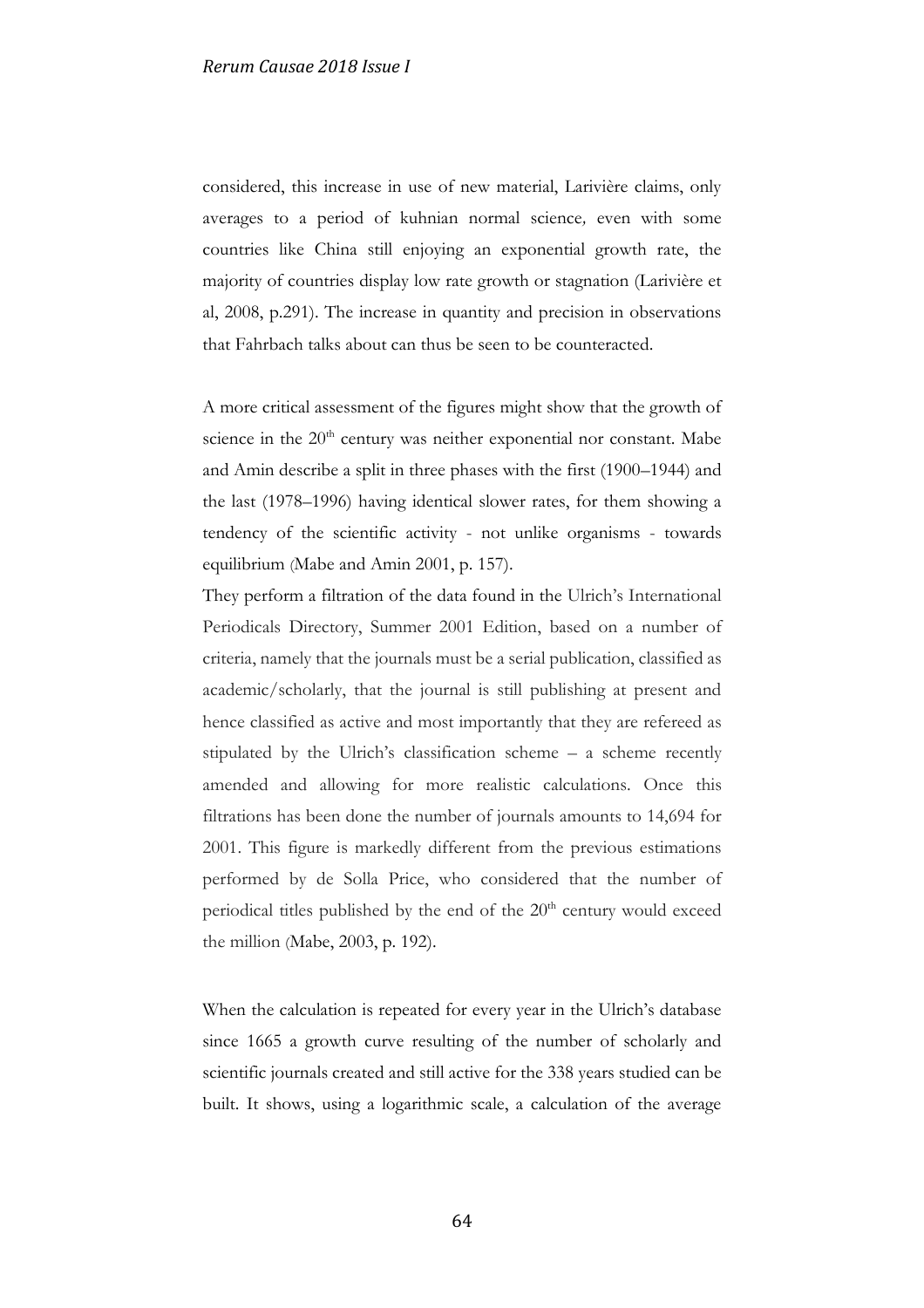increase that states an almost consistent growth of 3.46% per annum. Growth rates then, are shown to have been strikingly consistent in time from the 1800 to present day, with 3.25% growth from 1860/1900 to 1940 and 1976 to today, including a middle period from 1945 to 1975 with a higher growth.

Also not considered by Fahrbach is the influence that world events such as wars and the fluctuating willingness from governments and institutions to apportion funds to research has in scientific undertakings. For Mabe, the period since 1977 is a period of conservative growth where the science and technology investments of the past failed to match what was anticipated and overly enthusiastic expectations of a more naïve era result in dissatisfaction, disenchantment and scepticism (Mabe, 2003, p. 194).

Fahrbach is right in pointing out that the acquisition of data has benefited greatly from a steady improvement in precision as well as diversity, and that automation has resulted in huge amounts of data being generated. Laborious number crunching activities can now be performed at great speeds by increasingly more powerful computers that double their capacity almost every two years (Fahrbach, 2011a, p. 1290). However, this is not enough to support his view. That better and more observations, instruments and data assist in the substantiation of better theories is not enough to rescue them from eventual refutations. Moreover, some claim that important data in the conduction of research is not deemed important or valuable enough to be kept; such data, however precise, is inaccessible to the larger scientific community (Wynholds et al, 2012 P.22). Fahrbach fails to establish a significant difference between those theories created in the initial 20% of the history of science to those in the 80% he holds as evidence to the end of theory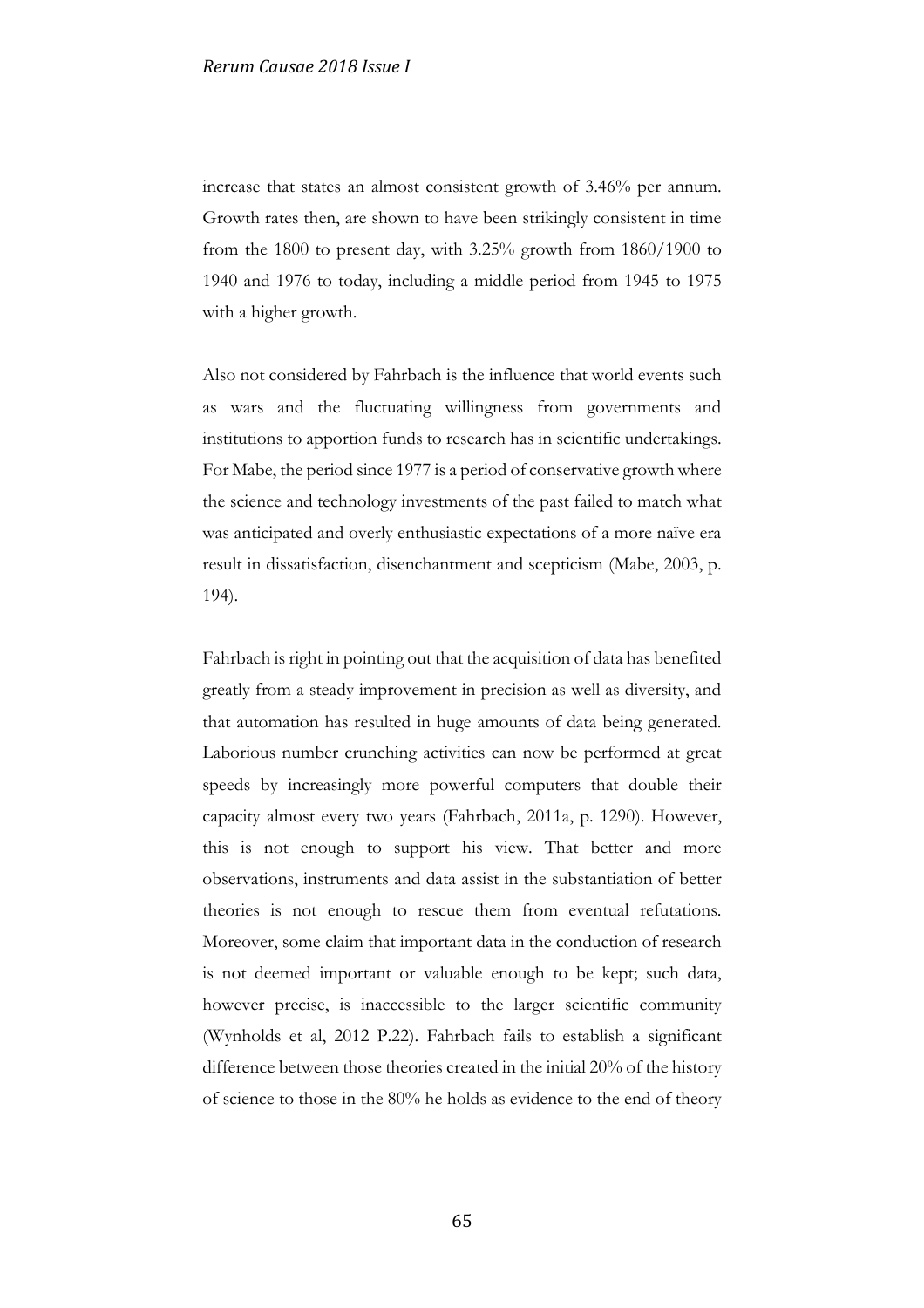change. If this is then only a matter of degree Laudan's argument about approximate truth and success still follows (Laudan, 1981, p.33). Even if in possession of more empirical success, our current best theories are not completely immune to future obsolescence.

There are other reservations one might have when assessing Fahrbach's view. His approach of utilizing rough estimates (Fahrbach, 2011b, p.146) might have lead him into generalizations that could have the power to wound his argument fatally. By not exploring in more depth the figures he fails to notice the difference between "real" and "artificial" growth in science. Michels and Schmoch, for example, point out that even though there seems to be a growth of roughly 34% in article numbers in the period of 2000–2008, at least 17% is accounted for the inclusion of older literature that had not previously been included in databases (Michels and Schmoch, 2012, p.845). Using data from the number of articles on the Web of Science (WoS) in the period of 2000-2008, they assert that the growth in the amount of papers might be linked to simply the additional coverage by this database source of journals that already existed.

They conclude that the number of publications cannot be interpreted as an increase in scientific activities or the growth of science itself but as a separate growth in the structures of a particular field, for example the enlarging of databases. The increase arises from the addition of old journals already published some time ago but that have not yet been incorporated in the database. They also cite as a reason for the growth of number of publications the updating of databases by including amended features for citing author's names by including their full first name rather than just their initials.

There seems to be no way of differentiating between new, additional and recurring journal categories, and hence no differentiation between an actual growth of science or just journal's policies of enlarging the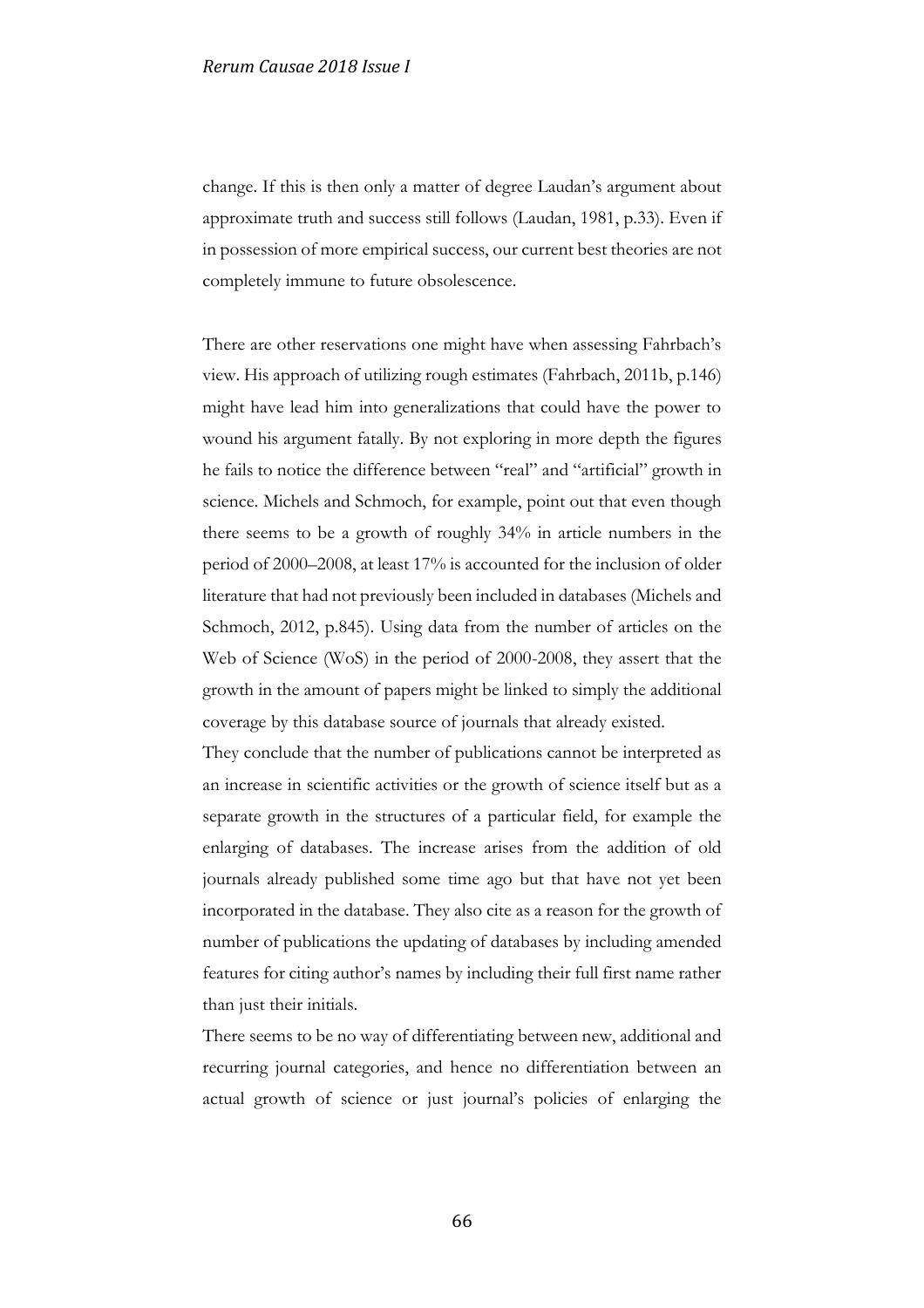coverage of their database. This, they say, can account for the increase in numbers and not the growth of science.

Another worry is that of the problem of accurate counting of unique work. In their research Larsen and von Ins have come across technical problems in the counting of papers where different publications use diverse methods; the use of certain methods can lead to the double counting of material. They also conclude that after taking into account co-authored papers, the productivity of unique contributors seems to have decreased from 1 to 0.8. (Larsen, 2010, p.593).

It can also be argued that the nature of scientific publishing has changed over time. Gross & Gross could be said to be the first to point out the overflowing of scientific literature to non-academic sources (Gross & Gross, 1927, p.388), a trend that has continued with the advent of commercial publishers. Mabe thinks that there seems to be a shift, with the publishing system shifting its drive from learned societies to a mixture market composed of commercial and society participants (Mabe, 2003, p.194). One might wonder if commercial or indeed professional considerations have influence over the quantity and quality of the material published. With publications under commercial pressure and with professional reputations to be built, it could seem like a good idea to focus on a quantitative rather than a qualitative approach, something that can stymie a bibliometric assessment of the real growth in science.

## **4. Conclusion.**

Fahrbach fails to show compelling evidence for his argument. That most scientific activity has taken place in the last 60 years and that in said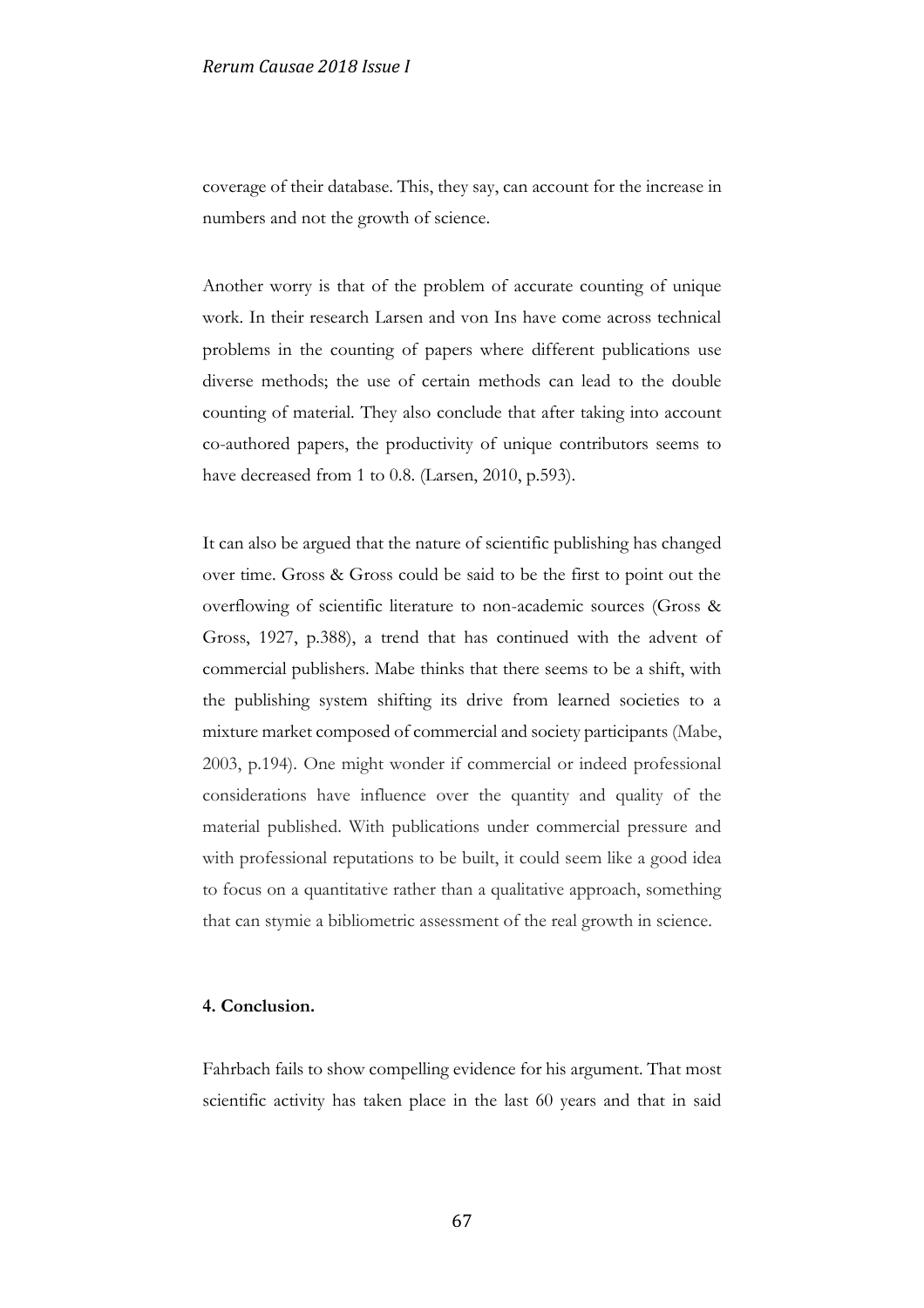period most of our best theories have remained unchallenged is not sufficient an argument to justify a claim such as the end of theory change. Higher degrees of success at best might be associated with a period of theory stability but are not enough to prove the end of theory change. A more probing assessment of figures suggests that the growth of science has not been exponential and that its fluctuations are dependent on socio-economical and political factors unscrutinized by Fahrbach. I hope I have also advanced the idea that the increase in the number of publications cannot be interpreted as an increase in scientific activities or the growth of science itself since there are fundamental problems with considering the number of publications simpliciter as a measure of growth.

## REFERENCES:

de Solla Price, D. (1963). Little science, big science. New York: Columbia University Press.

Fahrbach L. (2011a) Theory Change and Degrees of Success. Philosophy of Science, Vol. 78, No. 5 (December 2011), pp. 1283-1292. The University of Chicago Press on behalf of the Philosophy of Science Association

Fahrbach, L. (2011b). How the growth of science ends theory change. Synthese, 180, 139–155.

Lariviére V, Archambault É, Gingras Y. (2007). Long-Term Variations in the Aging of Scientific Literature: From Exponential Growth to Steady-State Science (1900–2004). Journal of the Association for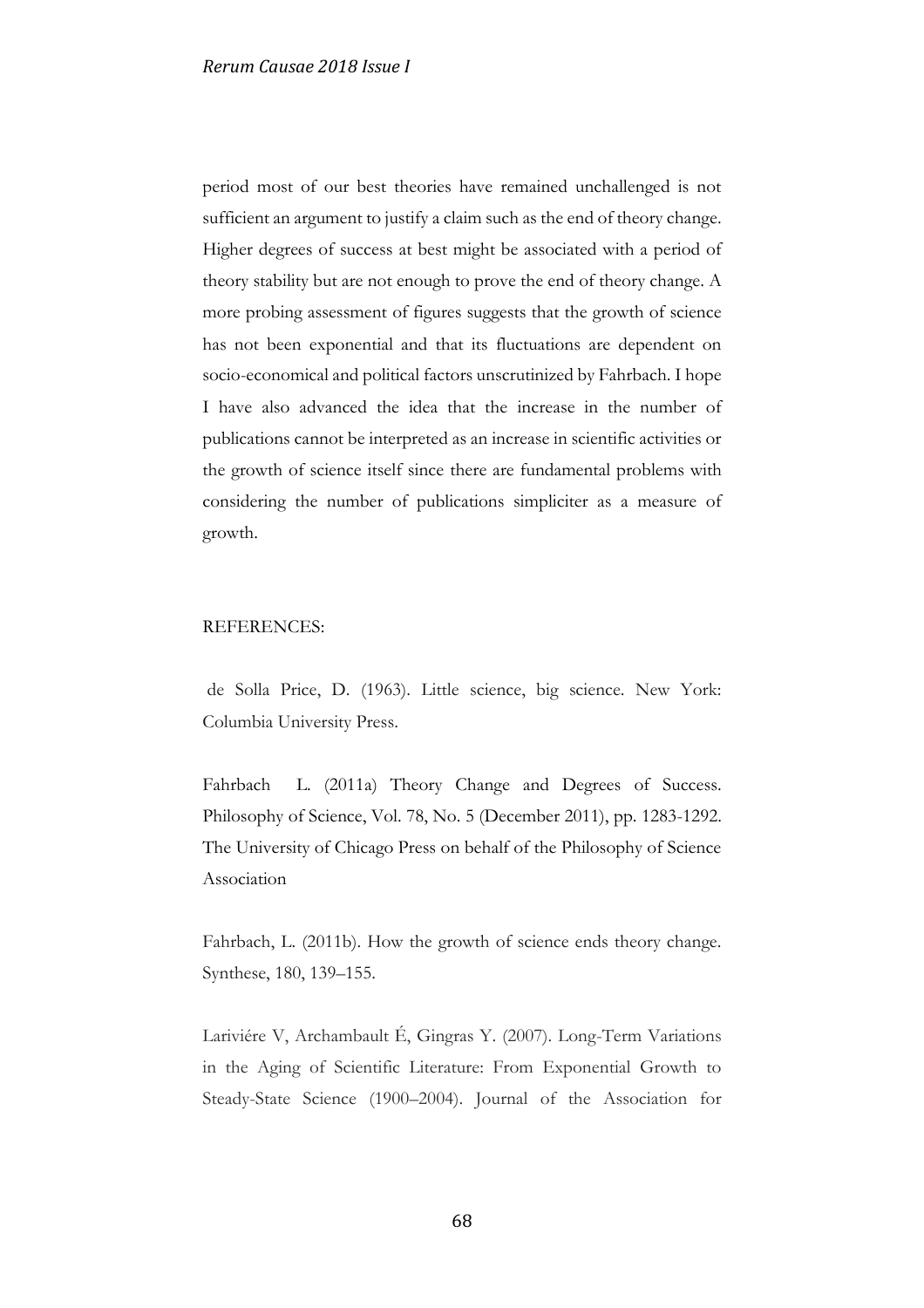Information Science and Technology. Volume 59, Issue 2, 15 January 2008, Pages 288–296.

Larsen, PO, von Ins M. (2010). The rate of growth in scientific publication and the decline in coverage provided by Science Citation Index. *Scientometrics* 84 3 575–603

Laudan L. (1981). A Confutation of Convergent Realism .Philosophy of Science, Vol. 48, No. 1 (Mar., 1981), pp. 19-49Published by: The University of Chicago Press on behalf of the Philosophy of Science Association

Mabe, M. A., & Amin, M. (2001). Growth dynamics of scholarly and scientific journals. Scientometrics, 51, 147–162.

Mabe, M. (2003). The growth and number of journals. Serials, 16(2), 191– 197.

Michels C. , Schmoch U. (2012) The growth of science and database coverage. Scientometrics (2012) 93:831–846

Poincaré, H. (1905/1952). Science and hypothesis. New York: Dover Publications, Inc.

Wynholds, L; Wallis, J ; Borgman, C ; Sands, A; Traweek, S. (2012) Data, data use, and scientific inquiry: two case studies of data practices. 8300 defect for UNSW Proceedings of the 12th ACM/IEEE-CS joint conference on digital libraries, 10 June 2012, pp.19-22